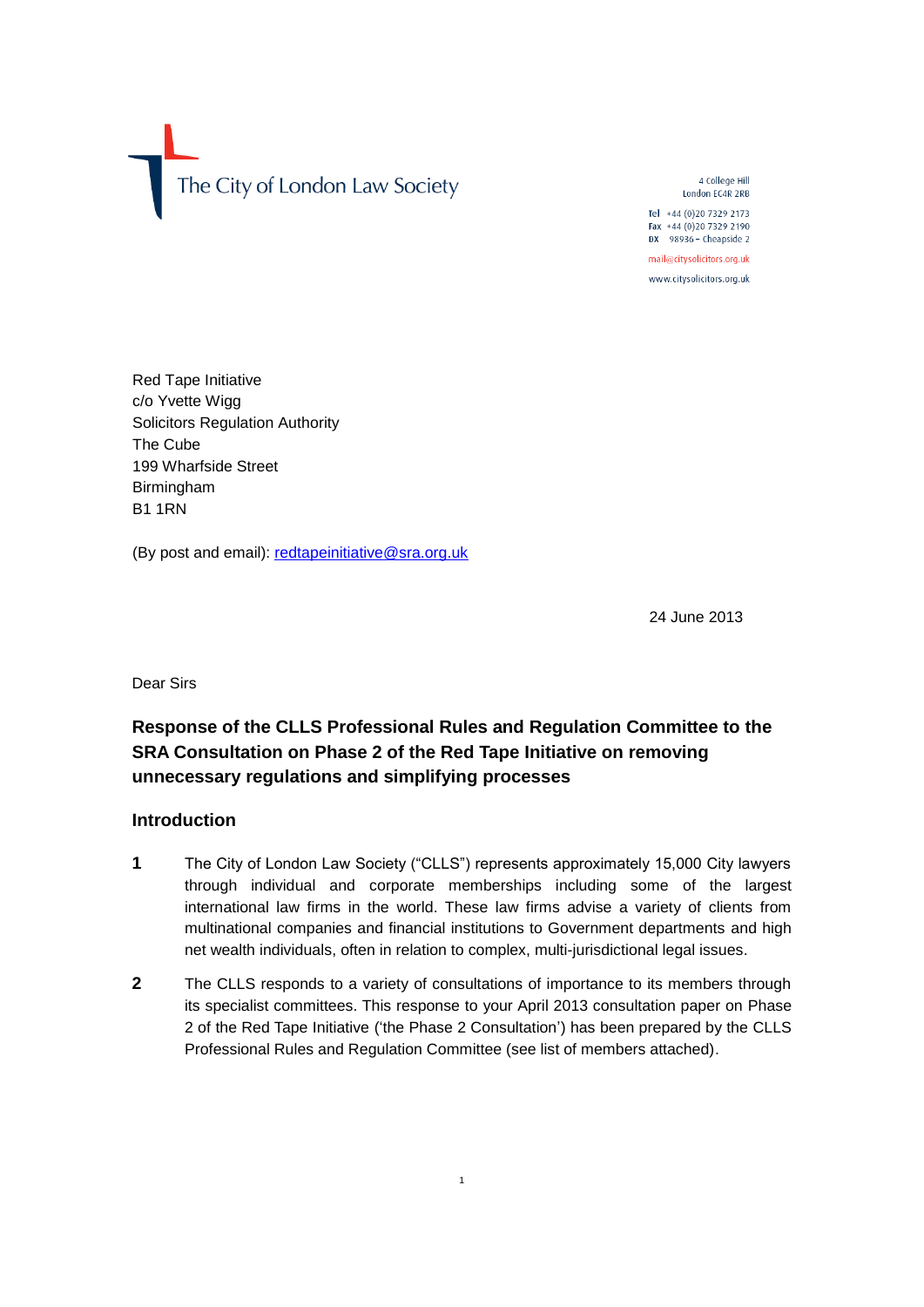# **Background**

- **1** At the SRA's Open Forum meeting in September 2012, Charles Plant invited the CLLS to come up with the top 10 requirements which the SRA could relax so as to make recognised bodies' lives easier.
- **2** As a result of that process, the CLLS submitted a 'Top 10 wish list' (attached as Annex 1 to this letter) to the SRA on 9 October 2012. That wish list evidently informed the 10 initial proposals set out in the first Red Tape Initiative consultation.
- **3** In the event, 9 of the 10 wishes were granted (save in relation to the suggested deemed approval of EELs, re which please also see below) following the conclusion of that consultation, as is evidenced by the 1 April 2013 Release Notes for the SRA Handbook, Version 7.
- **4** Item 8 on the wish list was: 'Remove the need to report trivial breaches of the Handbook (including of the SAR, for instance where it is a bank error which has been corrected)'.
- **5** Whilst not included as a proposal for consultation in the first Initiative, that wish appears to have informed Proposal 1 in the Phase 2 Consultation, which is expressed as removing the obligation of the compliance officers of recognised bodies and sole recognised practitioners to report non-material breaches as part of the annual submission of information to the SRA.
- **6** Proposal 2 is around amendments to the SRA Practising Regulations 2011.
- **7** In overview, the CLLS welcomes these proposed changes, as being practical steps to reduce administrative and bureaucratic burdens on regulated firms, whilst maintaining the necessary protections for the profession and its practitioners and members of the public via a proportionate, risk based approach.

# **Response to Proposal 1**

- **1** The CLLS agrees with this proposal. It is appropriate that different considerations may apply for the rules applicable in this regard to ABSs and to those which apply to regulated firms. As the Consultation paper notes, this will not reduce the administration of recording material and non-material breaches by a COLP and a COFA, as any register of breaches will need to include both: so that the COLP and COFA are able to identify any significant pattern of non-material breaches which may, together, give rise to an effective material breach which will need to be reported.
- **2** However it makes eminent good sense to reduce the volume of annual information reports being submitted to the SRA by regulated firms – to enable the SRA to focus more effectively on material issues occurring at regulated firms, which may impact on the profession and the public it serves. This should also have the effect of reducing costs to the SRA, without reducing the ability of the SRA to supervise and have oversight of the regulated firms it regulates.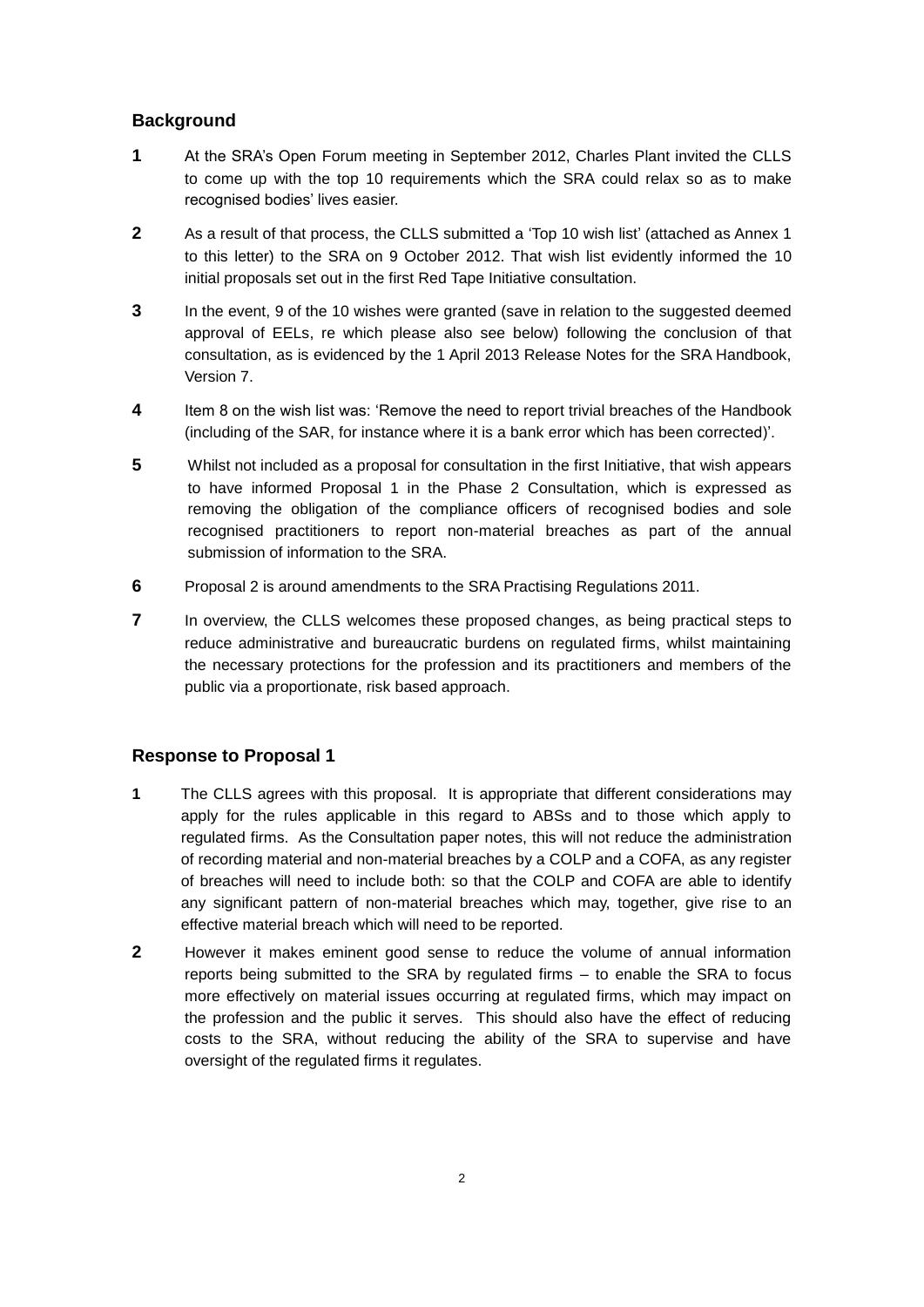### **Response to Proposal 2**

**1** We deal below with each of the Sub Proposals in turn.

### **2 Sub Proposal (a)**

- **2.1** This proposes that a solicitor or European lawyer will not be made subject to the provisions of Regulation 3, which mandate disclosures in a new or replacement Practising Certificate or European lawyer registration application and give the SRA discretion to refuse an application or to impose conditions on the Practising Certificate (provided the usual Regulation 2 conditions have been met) if the applicant ceased to be a manager of an authorised body or an authorised non-SRA firm or director of a company or member of an LLP 36 months prior to an insolvency event.
- **2.2** This will reduce the application of Regulation 3 to those renewing and replacing their practising certificates in circumstances when their association with the insolvent entity is relatively historic and they have not been a member or a manager for a period of three years preceding the insolvency event and are therefore arguably not associated with management decisions and ownership decisions which may have contributed to the insolvency event.
- **2.3** The CLLS supports this proposal as being one which is fair, just and practical and which should have no impact on the SRA's ability to protect the public from the granting of practising certificates to persons who may be unfit to hold them. The time frame proposed mirrors the Insolvency Service's guidance on appropriate time frames with regard to the dis-qualification of directors who have been associated with companies that have become insolvent and this seems an appropriate parallel to consider.
- **2.4** However, we would additionally suggest that first time applicants who are applying two or more years after a relevant insolvency event need not disclose, even if they were involved with an insolvent entity in its last three years of trading. If the Secretary of State has exercised its powers and the director (or as relevant) has been disqualified, this will result in a notifiable event under Regulation 3.1(q). If this has not occurred within two years after the insolvency event, the Secretary of State will be 'out of time' to disqualify and it seems unlikely that the SRA will be interested in independently vetting an applicant's conduct in the 36 months prior to an, at the relevant time, historic, insolvency event.

#### **3 Sub Proposal (b)**

- **3.1** This proposes removal of the six week notice period required when an applicant for a Practising Certificate or registration as a European lawyer is subject to Regulation 3.
- **3.2** The CLLS welcomes this process as being a sensible method of reducing the time and expense incurred by applicants and the SRA in the renewal process.

#### **4 Sub Proposal (c)**

**4.1** Finally the SRA's proposal to remove the requirement to re-report Regulation 3 events on subsequent practising certificate renewal applications is welcomed. If the SRA has considered a candidate's involvement in a Regulation 3 event and decided to grant a practising certificate in any event, having decided that the candidate is fit to practise, it seems appropriate that such candidates should not have to re-report the same event each subsequent year during the renewal process.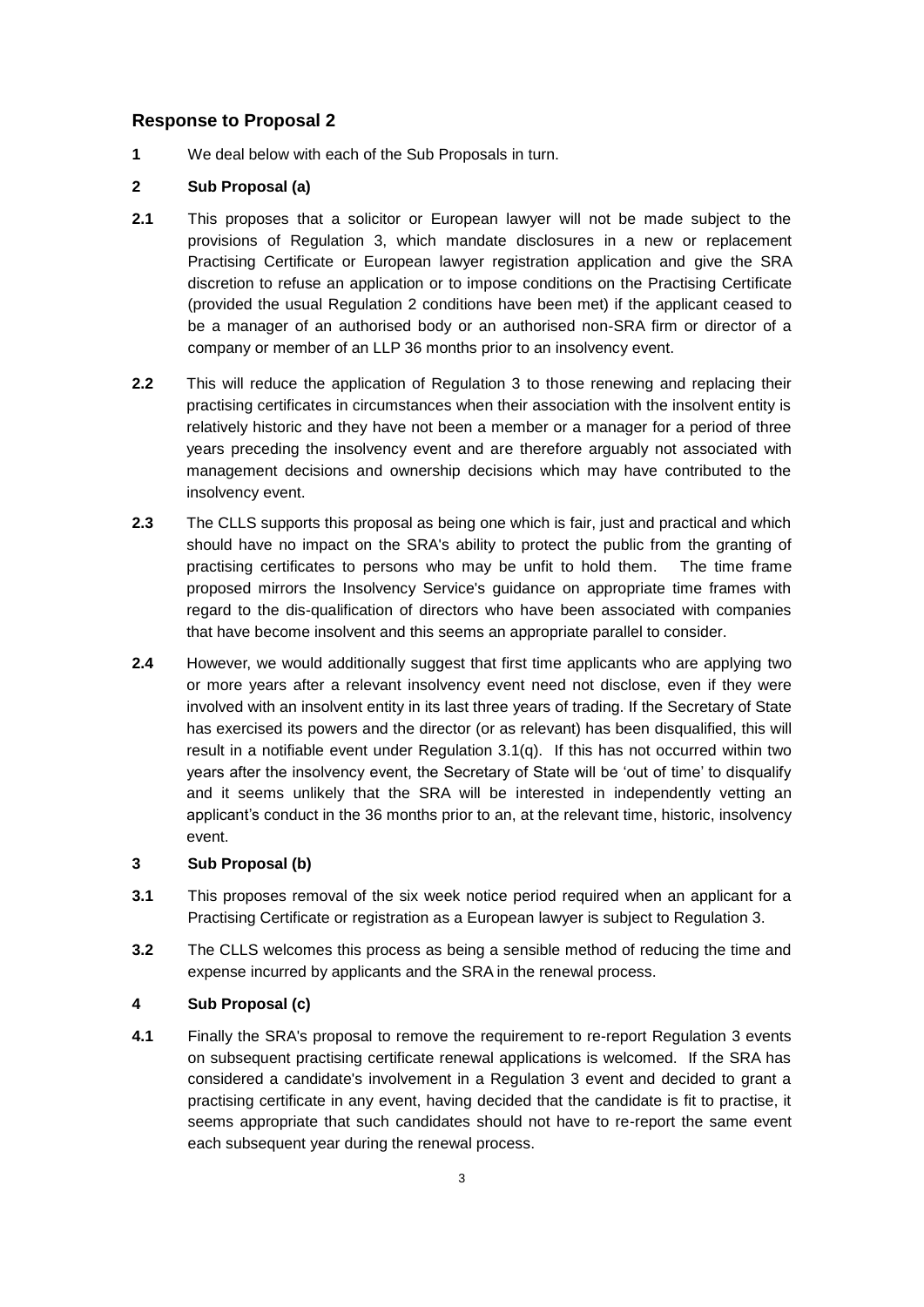- **4.2** Again this seems a just result and also a sensible efficiency to save time and costs in the administration of the practising certificate renewal processes, without creating any danger to clients and/or the public of "unfit" practitioners being awarded certificates to practise.
- **4.3** However, as opposed to clarifying that applicants need not declare an historic event again, once an application for a Practising Certificate or registration as an European lawyer has been granted free from any conditions in respect of that event, would it be simpler just to clarify that a relevant event need only ever be declared to the SRA on one occasion?. Clearly it is imperative that the SRA's record keeping and information systems can cope with this change.

### **Furthermore…**

- **1** With a view to removing other unnecessary regulations and streamlining processes, the CLLS makes the following additional submissions.
- **1.1 Rule 13.2 of the Authorisation Rules:** We do not understand or agree the rationale for the SRA resisting the deemed approval of EELS, along with RELs and RFLs, pursuant to Rule 13.2 of the Authorisation Rules. By definition EELs are European Community regulated pursuant to the Establishment of Lawyers Directive 98/5/EC. Their appointment as authorised body managers or owners will be subject to the Rule 13.2 conditions. The absence of a prior registration with the SRA, given that they will come onto the SRA's radar by virtue of their appointments as managers or owners of an authorised body, is not a valid reason for subjecting them to a more lengthy and complex approval process, than is applicable to RELs and RFLs.
- **1.2 Form RB2 (Application for initial recognition of a Limited Liability Partnership):**  When applying to the SRA for recognition of an LLP, details of any deemed approved authorised body member of that LLP need to be supplied in section 11 of Form RB2. It is also necessary to supply details of the individual managers within the deemed approved authorised body member. It is odd that the SRA requires this level of detail in relation to a proposed member which is already any authorised body, and therefore known to and regulated by it.

In City firms the managers of that LLP are likely to be deemed approved solicitor managers. Those who are non-deemed approved will be likely to be exempt European lawyers who practise from offices outside of England and Wales and who are members in good standing in European Economic Area legal professions as set out in Article 1 of the Establishment of Lawyers Directive (98.5.EC). The managers of any SRA authorised body member will already be known to the SRA in this capacity. The interests of these managers in the LLP for which the application is being made, is indirect and remote.

In light of the above we believe that the requirement to supply individual manager details is an unnecessary bureaucratic burden on applicant firms and that these managers present little or no risk to the regulatory objectives of the Act. In particular we believe that the cost and administration involved in asking non-deemed foreign lawyers to complete sections 11.2 to 11.6 of the RB2 form (which include the Suitability Test) and collect certificates of good standing from their respective local Bars is an unnecessary and disproportionate burden. Moreover, given the timescale in which such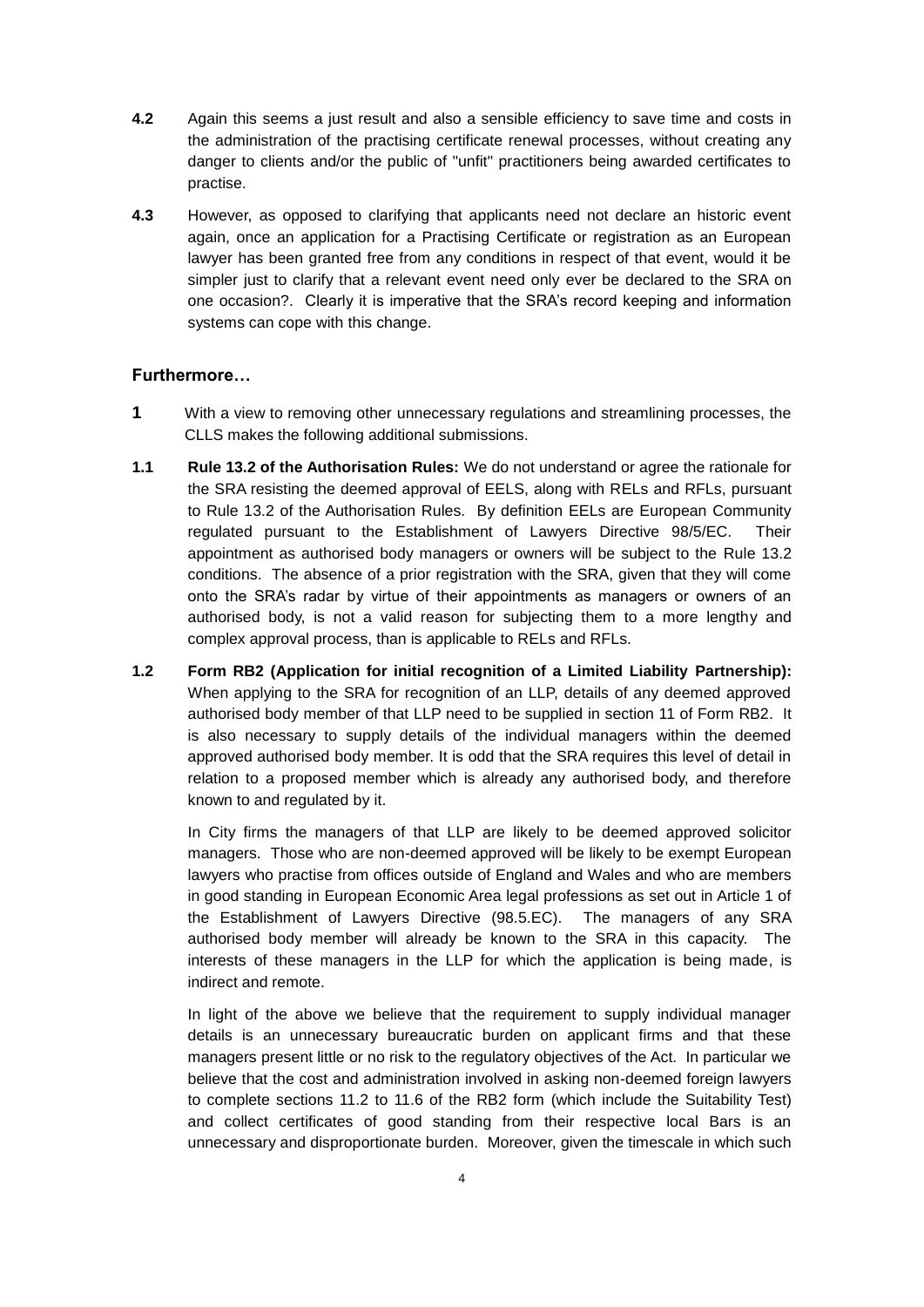applications for recognition are dealt with by the SRA, this information very swiftly becomes out of date as the membership of the authorised body (in the case of an authorised body which is a City firm) will in all likelihood change subsequent to the date on which the application is submitted.

Accordingly, we request removal of the requirement in the RB2 form (and from equivalent forms used to apply for SRA authorisation of other types of entity or body) to supply details of any of the managers (whether deemed approved or not) of a proposed authorised body member.

**1.3 Practising Certificates:** The CLLS supports the Practising Certificate renewal process becoming automatic, in the case of practitioners who have not notified a material change to relevant information held about them to the SRA pursuant to Outcome 10.3 in the preceding practising year. It is submitted that this would significantly reduce the burden of administration around the renewal process on practitioners and the SRA.

Yours faithfully

Alasdair Douglas Chair, CLLS

### © CITY OF LONDON LAW SOCIETY 2013

All rights reserved. This paper has been prepared as part of a consultation process. Its contents should not be taken as legal advice in relation to a particular situation or transaction.